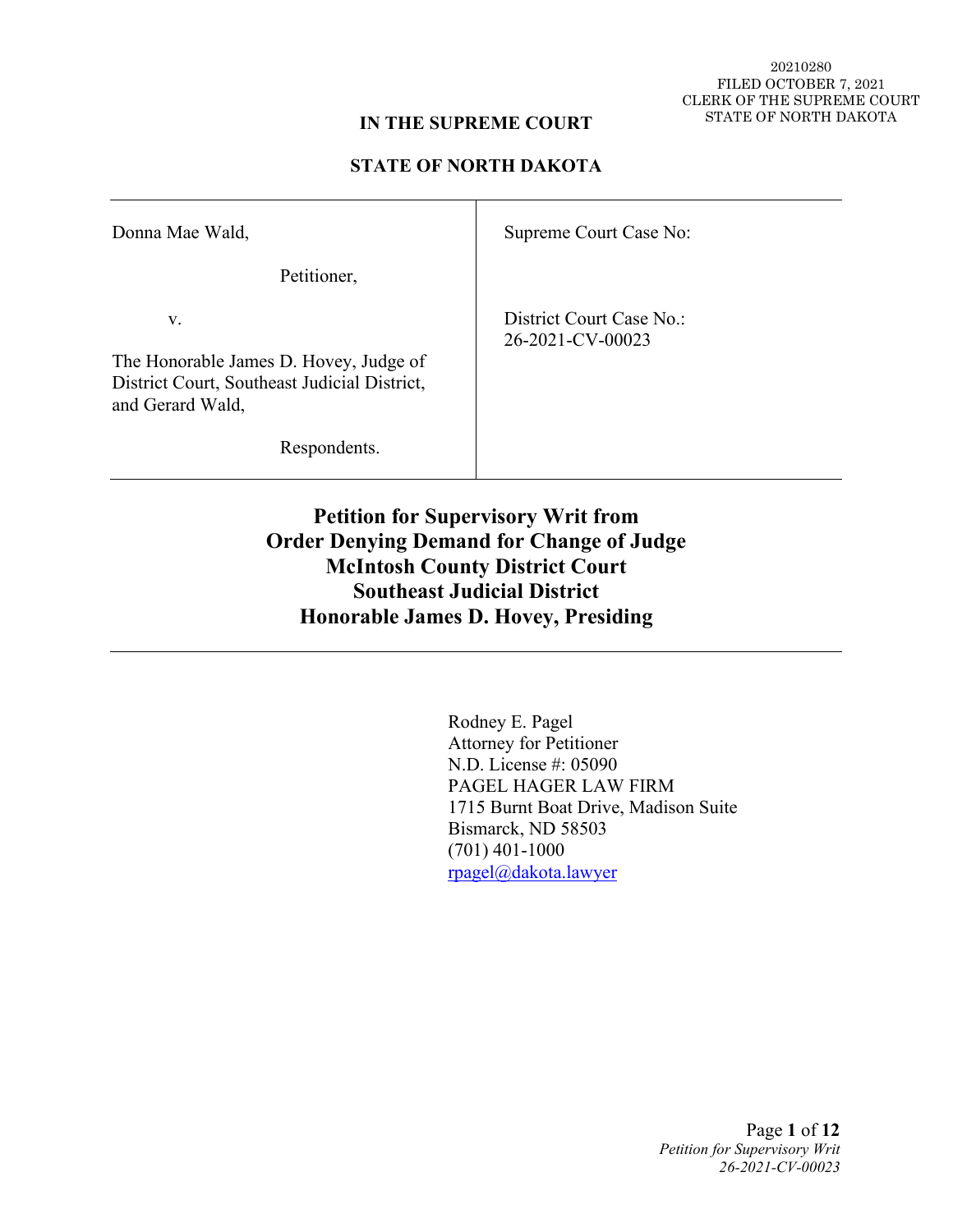# **TABLE OF CONTENTS**

| The District Court should have Granted Petitioner's Demand<br>$A_{\cdot}$ |  |
|---------------------------------------------------------------------------|--|
|                                                                           |  |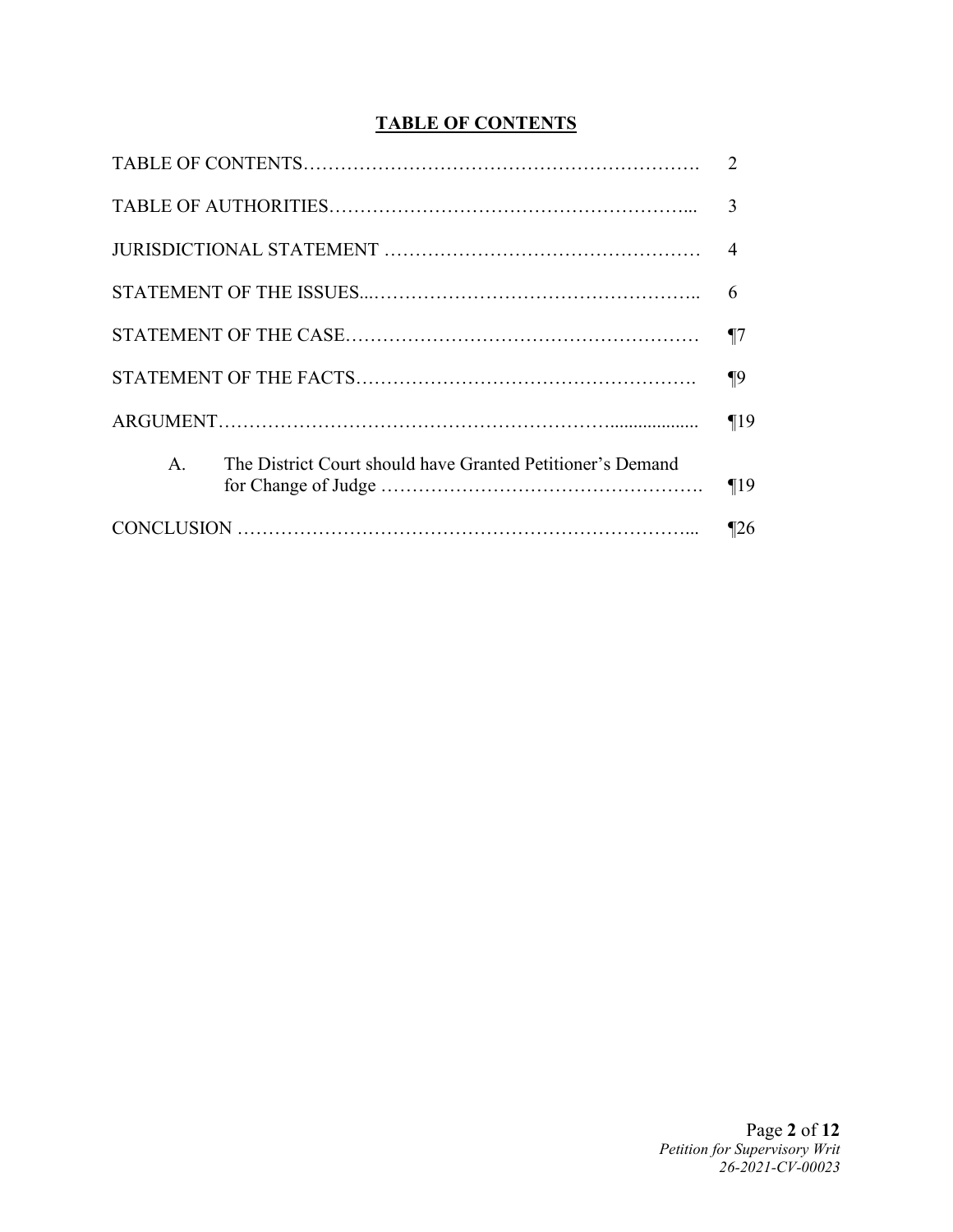# **TABLE OF AUTHORITIES**

## **Cases**

| $\P2$      |
|------------|
| $\P2$      |
| $\P_3$ , 4 |

# **Statutes and Rules**

|  | $\P$ 19, 22, 24 |
|--|-----------------|
|--|-----------------|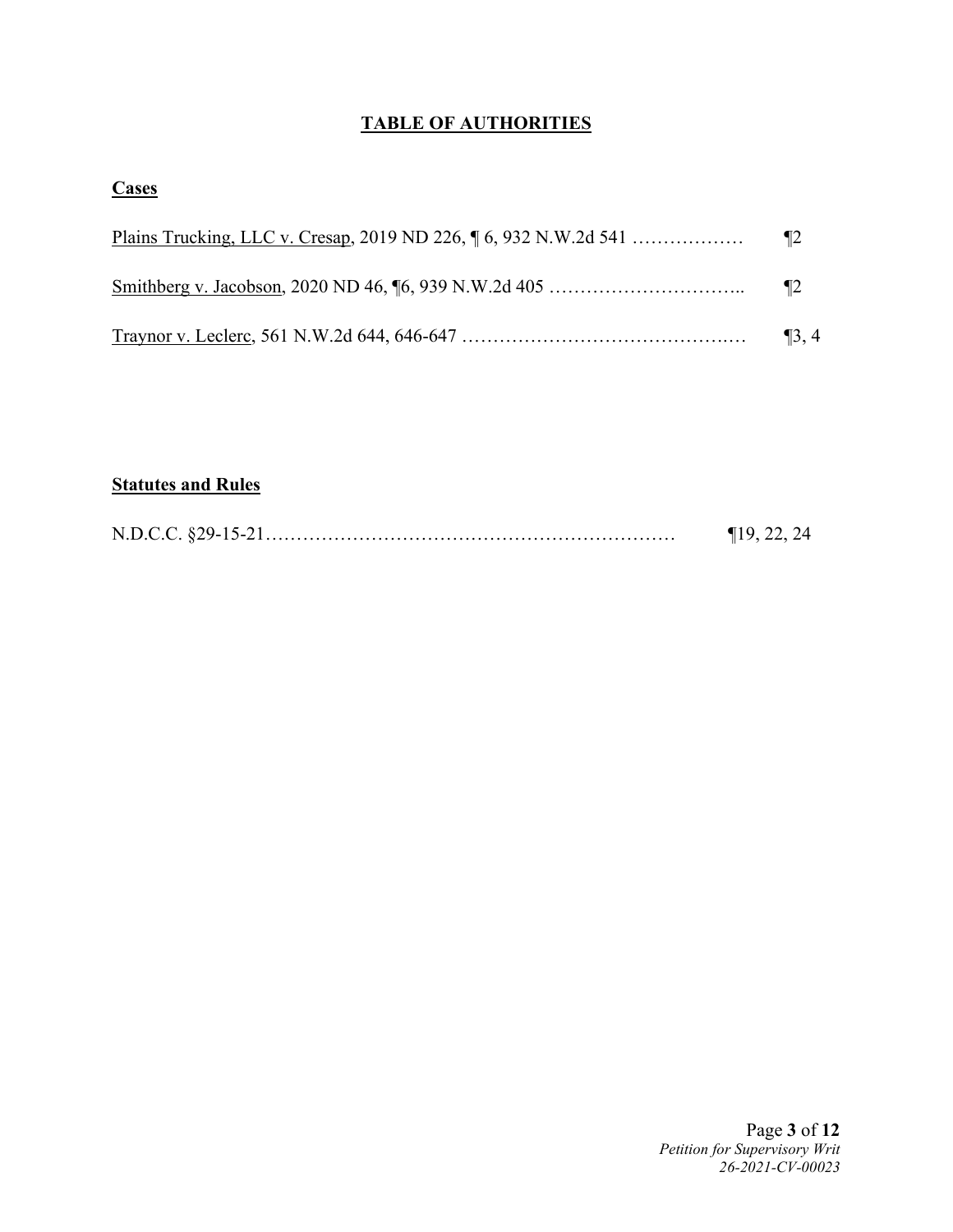#### **JURISDICTIONAL STATEMENT**

¶1 Donna Wald petitions this Court for a supervisory writ directing the district court to vacate the September 27, 2021 Order of the Honorable James Hovey, denying Wald's Demand for Change of Judge, and assign this matter to a new District Court Judge.

 $\P$ 2 This Court's "authority to issue supervisory writs is derived from N.D. Const. art. VI,  $\S$ 

2, and N.D.C.C. § 27-02-04. Plains Trucking, LLC v. Cresap, 2019 ND 226, ¶ 6, 932 N.W.2d

541. The Supreme Court's "authority is discretionary, and we determine whether to exercise the authority on a case-by-case basis. We exercise our authority to issue supervisory writs rarely and cautiously, and only to rectify errors and prevent injustice in extraordinary cases in which there is no adequate alternative remedy." Smithberg v. Jacobson, 2020 ND 46, ¶6, 939 N.W.2d 405.

¶3 "The supreme court . . . in its superintending control over inferior courts, may issue such original and remedial writs as are necessary to the proper exercise of such jurisdiction." Our power to issue supervisory writs is discretionary, and we use our superintending control over inferior courts "only to rectify errors and prevent injustice in extraordinary cases where no adequate alternative remedy exists." Traynor v. Leclerc, 561 N.W.2d 644, 646-647.

¶4 This Court has already determined in prior cases that orders denying demands for change of Judge are not appealable and are appropriate for purposes of exercising supervisory jurisdiction.

Although reviewable on appeal from a final judgment, orders denying demands for change of judge are not appealable. In re Estate of Ketterling, 515 N.W.2d 158, 161 (N.D. 1994). The Bureau has no alternative remedies to supervisory writs. **We conclude these cases are appropriate for exercise of our supervisory jurisdiction.**

N.D. Const., Art. VI, § 3, authorizes this court to promulgate rules on disqualifying trial court judges: The supreme court shall have authority to promulgate rules of procedure, including appellate procedure, to be followed by all the courts of this state.

> Page **4** of **12** *Petition for Supervisory Writ 26-2021-CV-00023*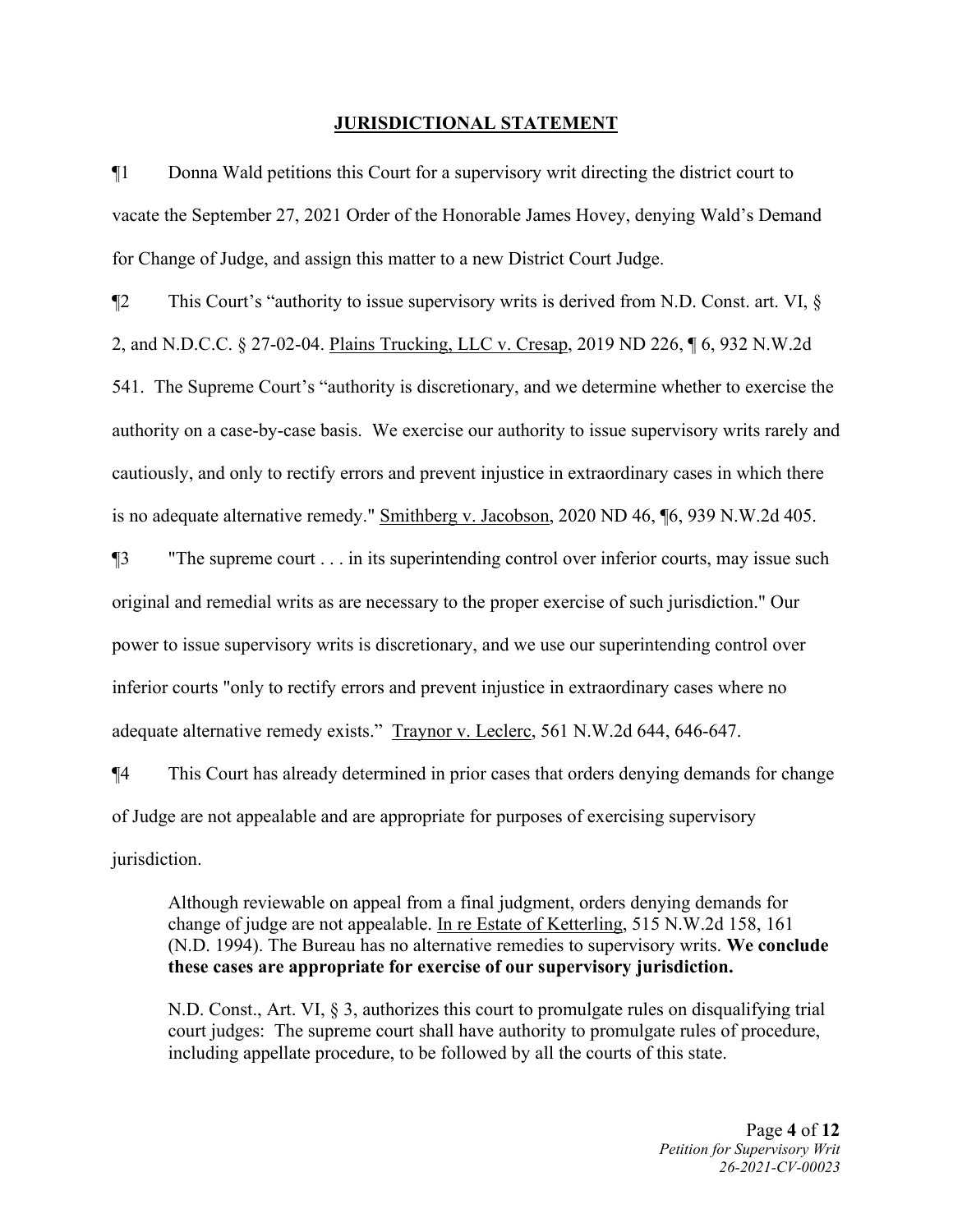In NDCC 27-02-08 and 27-02-09, the Legislature has codified the superior power of the supreme court in promulgating rules." City of Fargo v. Ruether, 490 N.W.2d 481, 483 (N.D. 1992). However, as State v. Vetsch, 368 N.W.2d 547, 552 (N.D. 1985) (quoting State v. Seidel, 142 Ariz. 587, 691 P.2d 678, 682 (1984)), explained, "that we possess the rule-making power does not imply that we will never recognize a statutory rule. We will recognize 'statutory arrangements which seem reasonable and workable' and which supplement the rules we have promulgated."

……

The change-of-judge statutes were ultimately codified in NDCC 28-13-01 and NDCC 29- 15-13 for civil and criminal actions, respectively. In 1971, though, the Legislature repealed those sections and enacted a new procedure for demanding a change of judge in both civil and criminal actions. *1971 N.D. Laws*, *ch. 316*. That legislation, codified at NDCC 29-15-21, eliminated the former requirement of an affidavit of prejudice to get a change of judge, and adopted the present procedure that allows a party to get a change of judge by filing a written demand for change of judge, which must state that it is filed in good faith and not for the purpose of delay. State v. Zueger, 459 N.W.2d 235, 236 (N.D. 1990), explains, under NDCC 29-15-21, "a party is entitled to a peremptory challenge of an assigned judge, without alleging bias or prejudice."

Traynor v. Leclerc, 561 N.W.2d 644, 647-648 (ND 1997)(emphasis added).

¶5 Petitioner submits that this Court has already determined that denials of demands for

changes of judge are appropriate situations in which to exercise supervisory jurisdiction.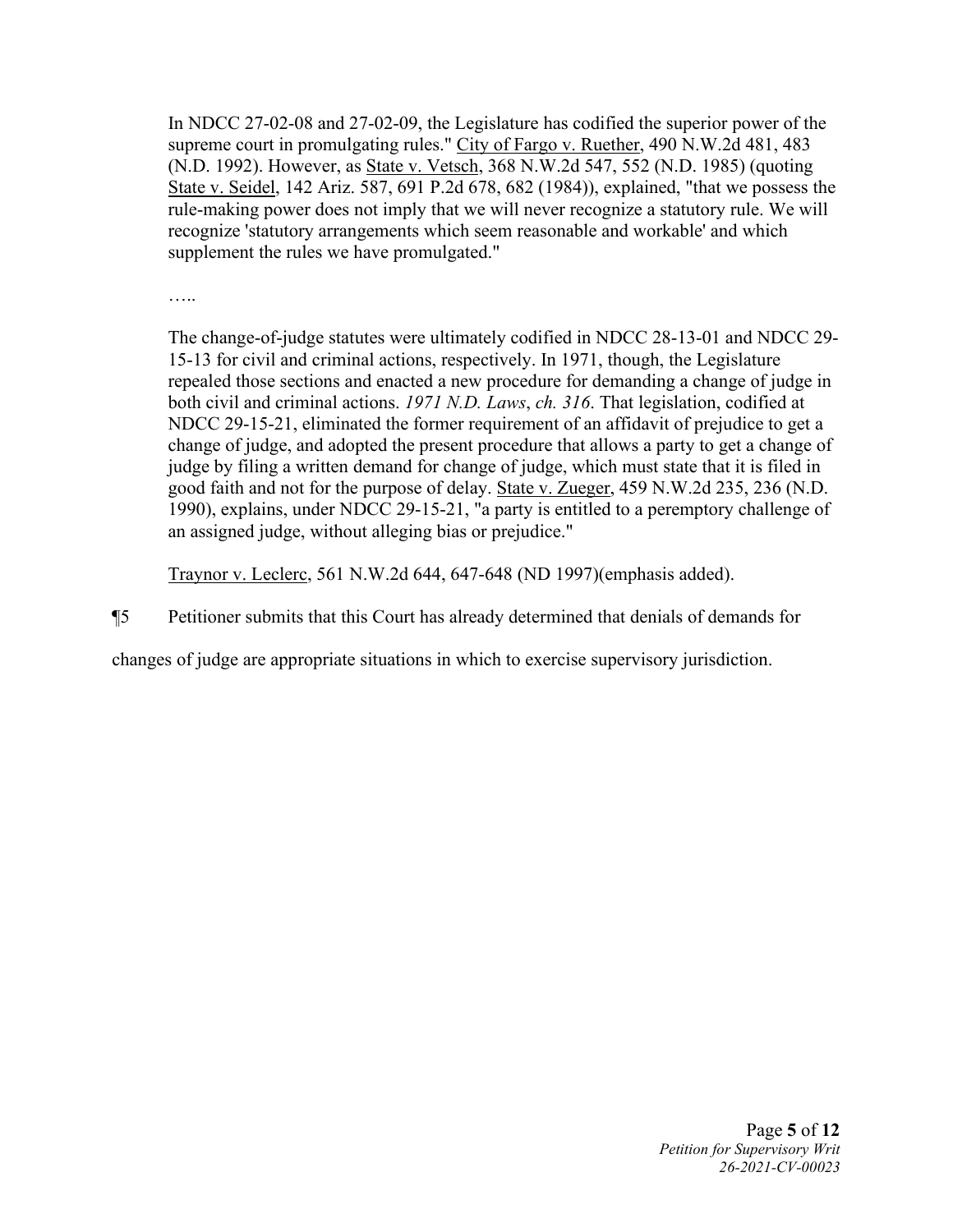#### **STATEMENT OF THE ISSUES**

¶6 Did the District Court err in Denying Petitioner's Demand for Change of Judge?

#### **STATEMENT OF THE CASE**

¶7 Petitioner Donna Wald commenced an action against Gerard Wald, her former husband, asserting causes of action for Tortious Conversion and Unjust Enrichment. On August 13, 2021, Gerard Wald filed a Motion for Summary Judgment to which Petitioner filed a response. On September 20, 2021 the matter was assigned to the Honorable Daniel Narum. Three days later, on September 23, 2021, Petitioner filed her Demand for Change of Judge as provided by NDCC 29-15-21. (App 9). On September 27, 2021, the Honorable James D. Hovey issued an Order Denying Donna Wald's Demand for Change of Judge. (App 10)

¶8 Donna Wald herein petitions this Court for a supervisory writ directing the District Court to vacate the Order Denying Demand for Change of Judge and in said capacity, granting Petitioner's Demand.

#### **STATEMENT OF THE FACTS**

¶9 Petitioner commenced the instant matter against her former husband, Gerard Wald, alleging causes of action for Unjust Enrichment and Tortious Conversion as associated with Gerald Wald's use, consumption and retention of hay bales awarded to Donna Wald in the context of the parties' divorce case. Donna Wald asserts that she has been deprived of assets valuing \$242,000 for which she seeks compensation and damages against Gerard Wald.

¶10 Donna Wald and Gerard Wald are former spouses. The Walds were married for over 42 years. The parties separated in June of 2017 and were divorced by Amended Judgment issued subsequent to a Trial on May 1, 2019.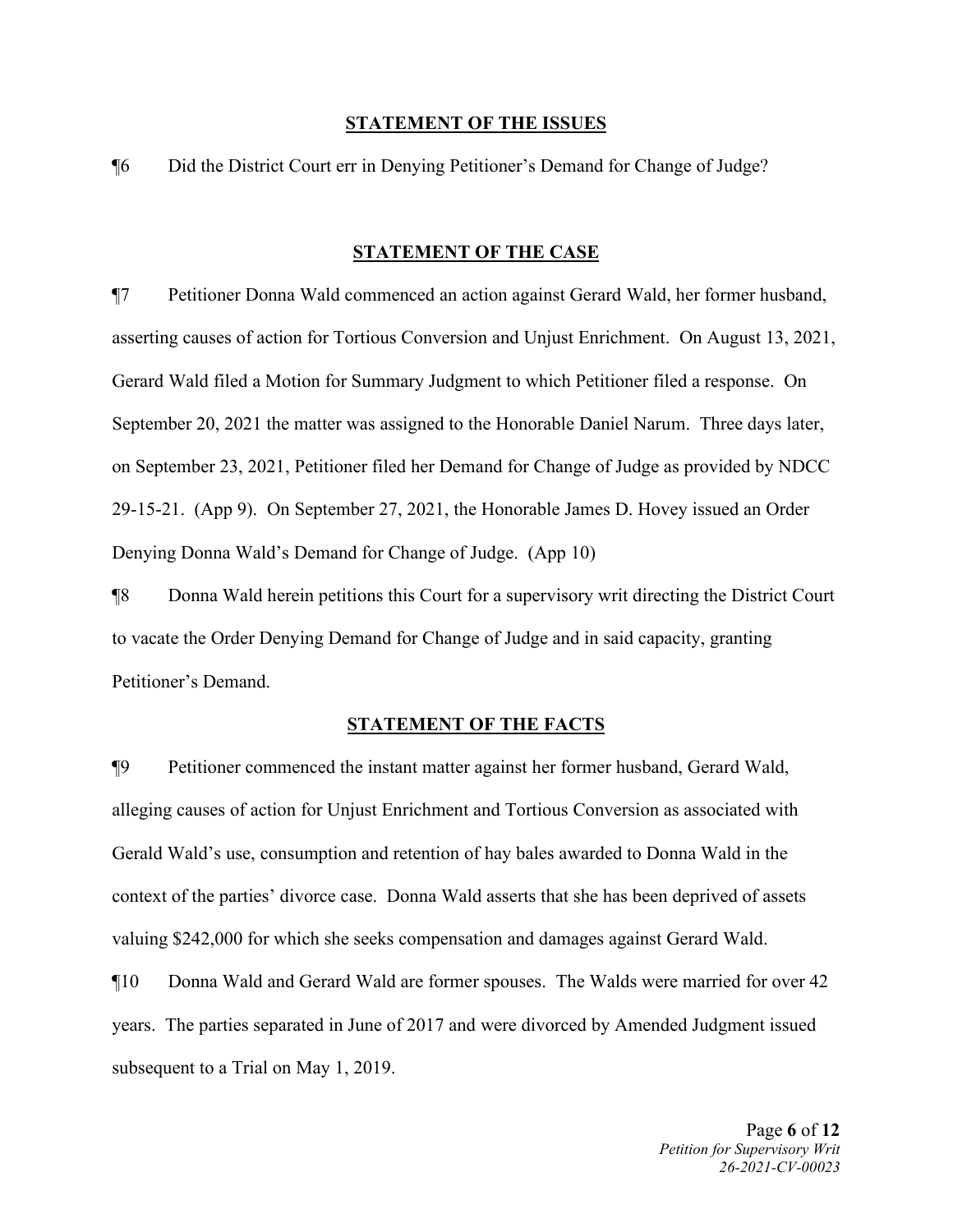¶11 Following the presentation of evidence at trial, at which the Honorable Daniel Narum presided, Judge Narum determined that Donna should be awarded a net marital estate of \$1,587,584.44 (accounting for 27.25% of the total estate) whereas Gerard would be awarded a net marital estate of \$4,239,534 (accounting for 72.75% of the total marital estate).

¶12 Donna appealed that decision. Following the filing of Donna's initial Notice of Appeal and Statement of Issues, Donna filed a post-Judgment Motion seeking to hold Gerard in contempt or, in the alternative, to seek a re-distribution of property. This matter was thus remanded back down to the Trial Court (Judge Narum) to address Donna's motion. Following an evidentiary hearing on December 6, 2019, the Judge Narum denied Donna's motions.

¶13 Donna also appealed that Order as well as the Judgment / Amended Judgment. This Court, in the appeal of that divorce case, upheld Judge Narum's decisions.

¶14 Donna Wald subsequently commenced a separate action against Gerard Wald seeking compensation from Gerald Wald under causes of action for Tortious Conversion and Unjust Enrichment. (App 2).

¶15 On August 13, 2021, Gerard Wald filed a Motion for Summary Judgment to which Petitioner filed a response.

¶16 On September 20, 2021 the matter was assigned to Judge Narum. Three days later, on September 23, 2021, Petitioner filed her Demand for Change of Judge as provided by NDCC 29- 15-21. (App 9). On September 27, 2021, the Honorable James D. Hovey issued an Order Denying Donna Wald's Demand for Change of Judge. (App 10). The Order of Judge Hovey, in justifying the Denial of the Demand for Change of Judge, states as follows:

Plaintiff certifies that the Honorable Judge Narum has not ruled upon any matter pertaining to the proceeding herein. Judge Narum was the presiding judge in the divorce action, which facts give rise to the current lawsuit. A review of the case at bar shows your undersigned that many, if not all, of the factual issues of the case at bar were considered

> Page **7** of **12** *Petition for Supervisory Writ 26-2021-CV-00023*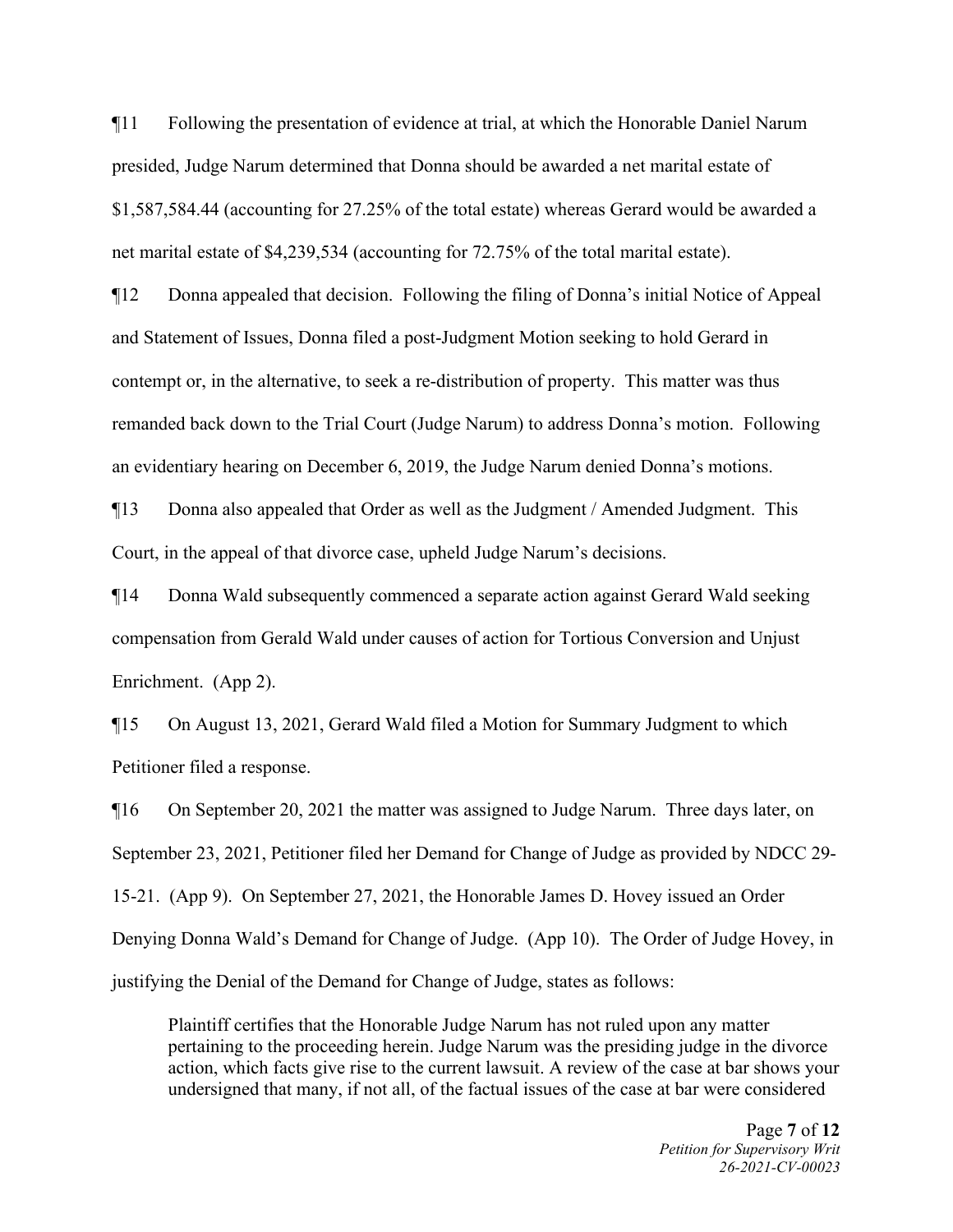and decided by Judge Narum as part of the divorce proceedings. Both plaintiff and defendant were represented by counsel and had an opportunity to be heard in the divorce proceeding. *Because Judge Narum has ruled upon matters pertaining to this action or a proceeding in which the moving party was heard or had an opportunity to be heard the demand for change of judge is denied.*

¶17 Order Denying Demand for Change of Judge, ¶2 (Index #35)(App 10)(emphasis added).

¶18 Having no other remedy for the situation, Donna Wald herein petitions this Court for a

supervisory writ directing the District Court to vacate the Order Denying Demand for Change of

Judge and in said capacity, granting Petitioner's Demand for Change of Judge.

## **ARGUMENT**

## **A. The District Court should have Granted Petitioner's Demand for Change of Judge**

¶19 North Dakota Century Code section 29-15-21 addresses demands for change of judge,

stating in relevant part as follows:

…..

4. The demand for change of judge must state that it is filed in good faith and not for the purposes of delay. It must indicate the nature of the action or proceeding, designate the judge sought to be disqualified, and certify that that judge has not ruled upon any matter pertaining to the action or proceeding in which the moving party was heard or had an opportunity to be heard.

N.D. Cent. Code, § 29-15-21

¶20 On September 20, 2021 the matter was assigned to Judge Narum. Three days later, on

September 23, 2021, Petitioner filed her Demand for Change of Judge as provided by NDCC 29-

15-21 and which complied with all of the requirements of N.D.C.C. 29-15-21. (App 9). There

is no assertion by Judge Hovey nor any respondent that Petitioner did not comply with the

provisions of N.D.C.C. 29-15-21.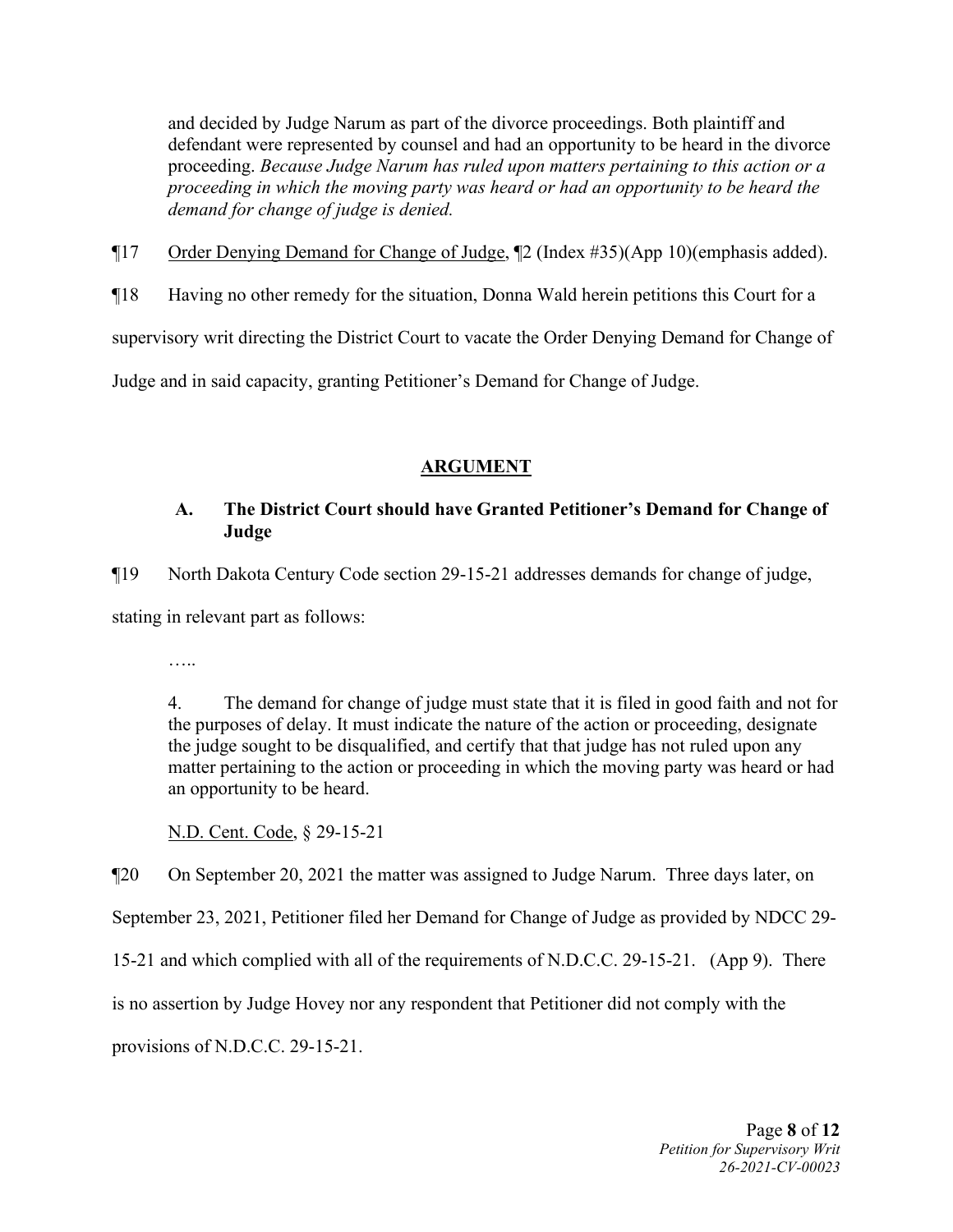¶21 Rather, Judge Hovey denied the Demand for Change of Judge because "Judge Narum has ruled upon matters pertaining to this action or a proceeding in which the moving party was heard or had an opportunity to be heard" Order Denying Demand for Change of Judge, ¶2 (Index #35)(App 10).

¶22 The instant matter is an action brought by Donna Wald against Gerard Wald based upon causes of action of Tortious Conversion and Unjust Enrichment. It is not the divorce action. It is not a motion for contempt, not a motion to redistribute property, not a motion to amend the Judgment or otherwise as associated with the divorce action. In fact, as this court is aware, even under certain motions to amend the Judgment in divorce actions, some of those motions are considered to be new and separate proceedings which allow for a Demand for Change of Judge to be granted. Subsection 3 of N.D.C.C. §29-15-21 provides that "[a]ny proceeding to modify an order for alimony, property division, or child support pursuant to section 14-05-24 or an order for child custody pursuant to section 14-05-22 must be considered a proceeding separate from the original action and the fact that the judge sought to be disqualified made any ruling in the original action does not bar a demand for a change of judge." N.D. Cent. Code, § 29-15-21(3).

¶23 If indeed matters of the nature addressed in subsection (3) are separate proceedings and considered distinct from the original action, it is difficult to conceive how an entirely distinct and separate complaint asserting causes of action for unjust enrichment and tortious conversion is not a separate proceeding entitling a party to have their demand for change of Judge granted when that demand for change of judge is filed in conformance with N.D. Cent. Code, § 29-15-21.

¶24 The issue as to whether the matter is barred by the legal concepts of res judicata and/or collateral estoppel is the subject of a motion for summary judgment which is pending in the underlying matter. At this point, however, the only issue is whether Judge Narum has ruled on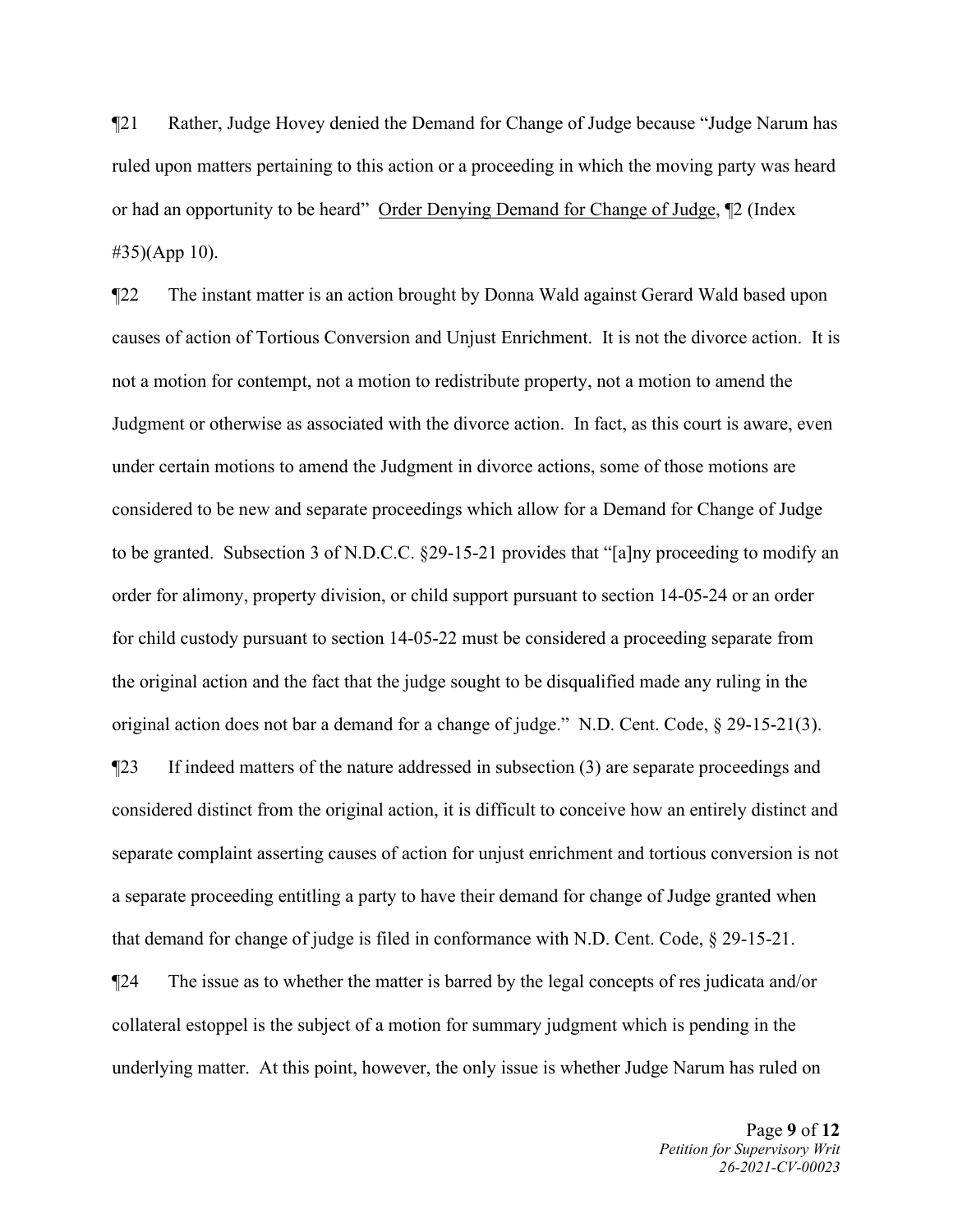any matters pertaining to "*this action or a proceeding in which the moving party was heard or had an opportunity to be heard*". N.D. Cent. Code, § 29-15-21(4)(emphasis added).

¶25 This action is an action for unjust enrichment and / or tortious conversion. It is NOT an action for divorce, not an action for contempt and not an action for re-distribution or to amend the divorce Judgment. Further, *in this action and in this proceeding*, no moving party has been heard on any motion and no moving party has had the opportunity to be heard on any motion. Respectfully, Judge Hovey is intermingling and pulling the parties back into their divorce action when that action is in fact separate and distinct from an action for unjust enrichment and/or tortious conversion.

#### **CONCLUSION**

¶26 Based on the aforementioned law and reasoning, Petitioner respectfully request that this Court issue a supervisory writ directing the District Court to vacate the Order Denying Demand for Change of Judge and in said capacity, granting Petitioner's Demand for Change of Judge.

### **CERTIFICATION OF COMPLIANCE**

¶27 The undersigned certifies that this Brief complies with the page limitations as provided by Rule 32.

> Page **10** of **12** *Petition for Supervisory Writ 26-2021-CV-00023*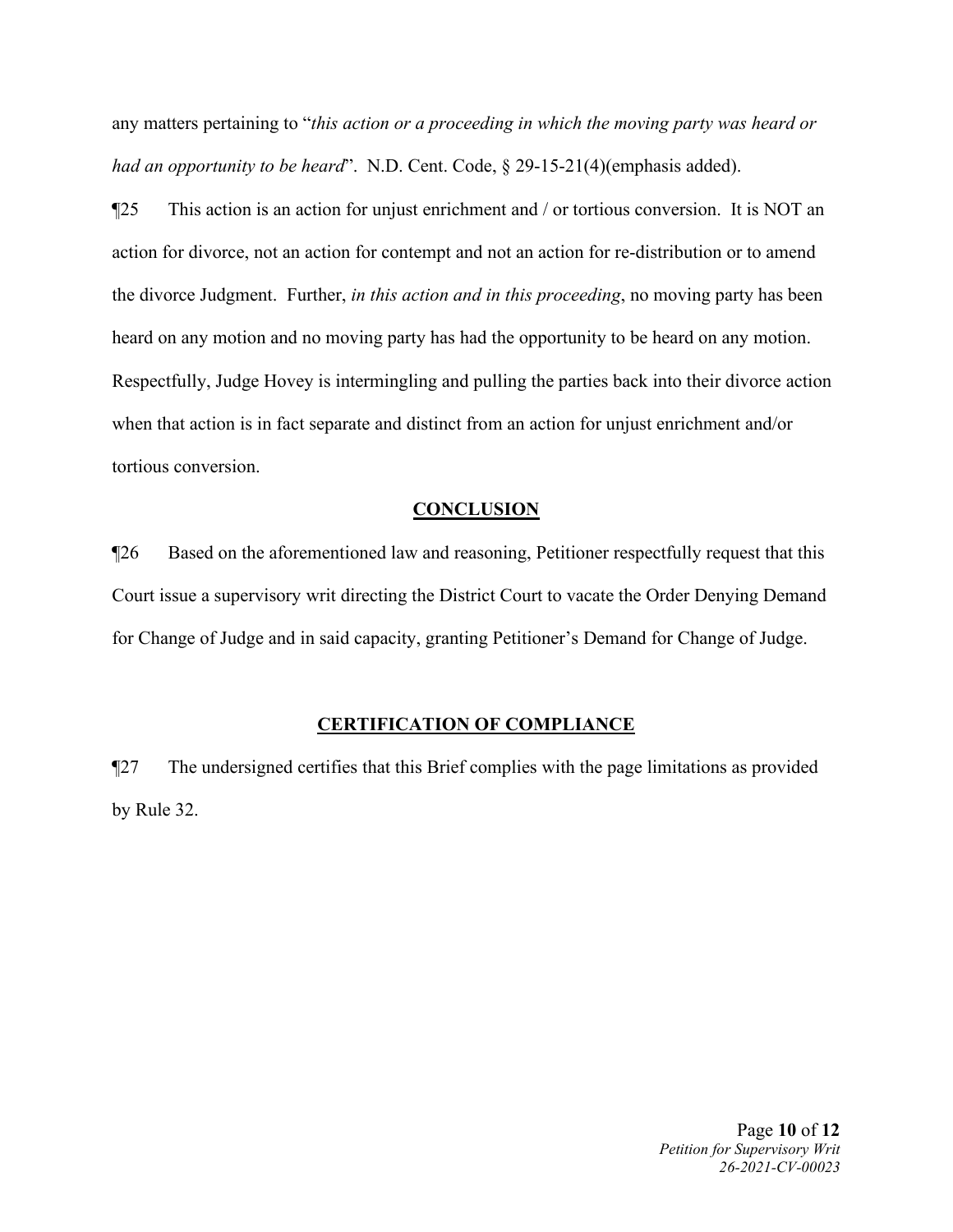Dated this 29<sup>th</sup> day of September, 2021.

PAGEL HAGER LAW FIRM 1715 Burnt Boat Drive Madison Suite Bismarck, ND 58503 (701) 401-1000 *rpagel@dakota.lawyer*

By: */s/ Rodney E. Pagel*

Rodney E. Pagel ND Lic. No.: 05090

ATTORNEYS FOR PETITIONER

Page **11** of **12** *Petition for Supervisory Writ 26-2021-CV-00023*